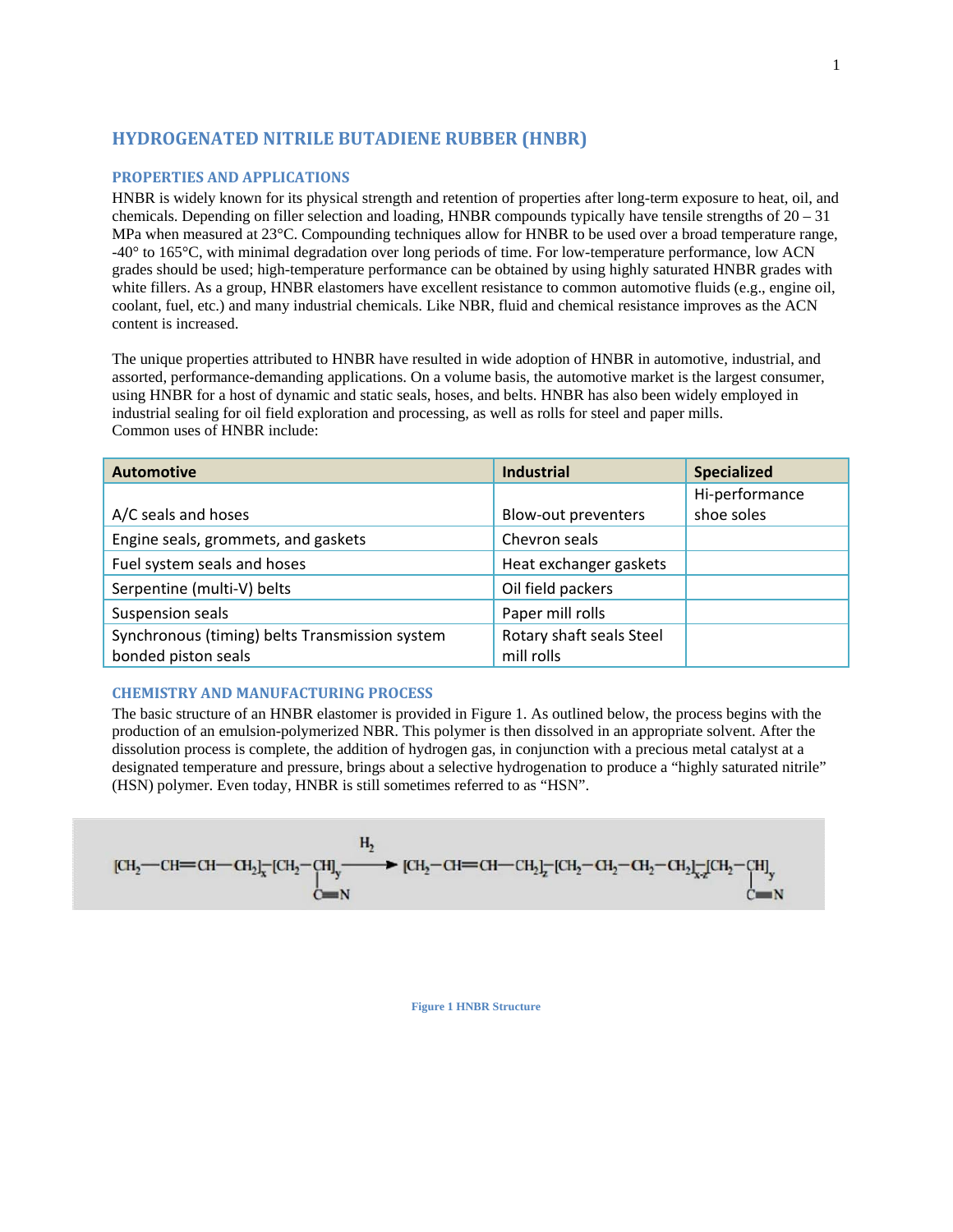#### **HNBR Production Process**



## **BASIC** RECIPES

There are a wide variety of acrylonitrile (ACN) content polymers available in the HNBR market today. They range from approximately 17 to 50% ACN. The ACN content not only controls fluid resistance but also impacts the lowtemperature performance. If the ACN content of the polymer is increased, the volume swell of the associated compound will decrease while the low-temperature flexibility will become poorer. Alternatively, if one decreases the ACN level of the polymer, the associated compound will have higher volume swell and improved lowtemperature flexibility.

Likewise, as the hydrogenation level is increased, the heat and ozone resistance improves but the dynamic hysteresis increases. If you decrease the hydrogenation level, the heat and ozone resistance is not as good but the dynamic hysteresis improves significantly. The other characteristic imparted by the hydrogenation level is the type or selection of the appropriate cure system.

Lastly, the wide range of Mooney viscosities available permits the compounder to choose a product which best suits their specific method of manufacturing (e.g., compression, transfer, or injection molding vs. extrusion). Today, HNBRs range in Mooney viscosity from 50 to approximately 150 when measured at  $ML(1+4)$  @100°C. A typical HNBR recipe is listed in the table below.

| <b>Ingredients</b> | Phr        |  |
|--------------------|------------|--|
| Polymer Filler     | 100        |  |
| Filler             | $40 - 100$ |  |
| Plasticizer        | $0 - 20$   |  |
| Metal Oxide        | $0 - 5$    |  |
| Anti-degradents    | $1.5 - 3$  |  |
| Process Aids       | $0 - 3$    |  |
| Coagent            | $0 - 10$   |  |
| Curative           | $5 - 12$   |  |

### **PROCESSING AND VULCANIZATION**

#### *Mixing*

All of the commercially available HNBRs can be mixed either on a two-roll mill or with an internal mixer. Most HNBRs are mixed by the use of internal mixing equipment. This is done to improve the quality of the finished compound while also significantly reducing the typical mix times incurred when done on a two-roll mill. Typically,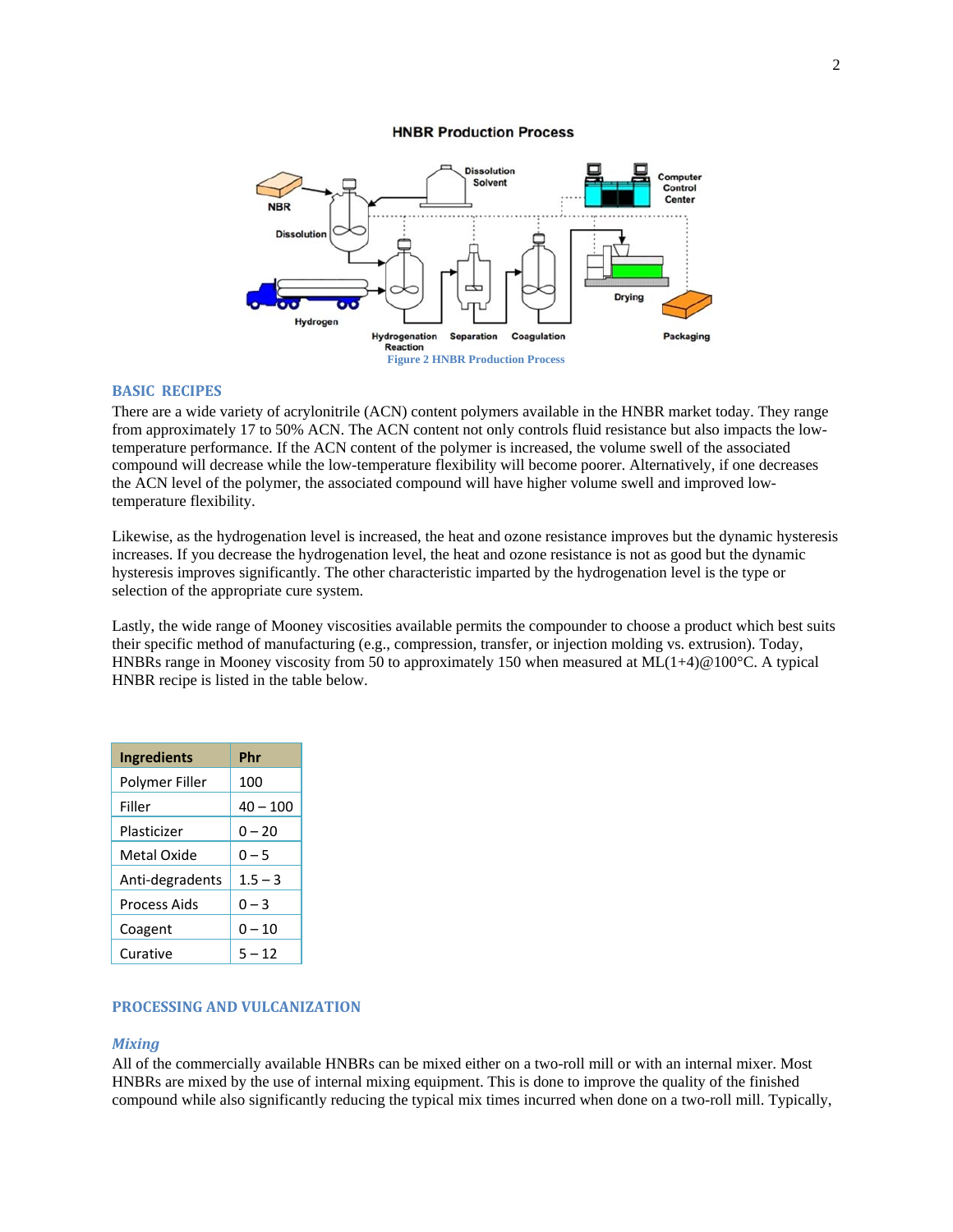HNBRs are two-pass mixed in an internal mixer where the first pass through the mixer withholds the cure chemicals and is typically dropped out of the mixer at approximately 140°C. This masterbatch is then run through the mixer a second time adding the cure chemicals and again dropped from the mixer at approximately 100-110°C.

#### *Milling*

The milling of an HNBR compound is typically quite easy. HNBR compounds tend to build heat quickly; therefore, the use of full cooling capabilities is typically recommended. Normally one should start by setting the mill gap at approximately ¼". This ensures that you will get the shear action required to finish the mixing process while being thin enough to dissipate any excess heat generated during this process. One would normally drop the compound on the mill from an internal mixer from above or feed a stored compound one sheet at a time near the ends of the mill. After banding the compound on the mill, cross-cutting the compound  $5 - 7$  times from each end is usually adequate to complete this process. Batching off of the mill can easily be accomplished via automatic systems or by hand.

### *Vulcanization*

HNBR elastomers are typically cured with either peroxide or sulfur/sulfur-donor cure systems. Laboratory comparisons of sulfur/sulfur-donor and peroxide cured HNBR compounds indicate that peroxide curing provides better compression set and heat resistance. Because HNBR has fewer highly reactive allyl position hydrogens versus other diene-based elastomers, such as NBR and SBR, it is necessary to add 50-100% more peroxide in order to produce excellent curing characteristics. Many kinds of peroxides are available for curing HNBR. However, it is important to select one that is the most suitable based on the process and cure temperature that will be utilized to produce the finished parts. Since peroxides have different molecular weights and decomposition temperatures, it is imperative to select the correct one based on the criteria noted above or one can greatly affect the processability and cost-effectiveness of producing the finished goods in question. As in all peroxide cured material, vulcanization in the presence of oxygen causes reversion and thus leaves a sticky surface on the cured part. Therefore, one must take care when using pressureless cures and purge the autoclave prior to pressuring up for curing.

When compared to SBR or NBR, the curing speed tends to be slower; therefore, to increase the curing speed a secondary accelerator should be employed in combination with the primary accelerator. Long curing times are required when thiazole based (MBTS) or sulfenamide-based (CBS, OBTS) primary accelerators are used. To speed up the curing process, a small quantity of guanidine-based (DPG) or thiuram-based (TMTM) secondary accelerator is used in combination with the primary accelerator. Even when using a thiuram-based (TMTD, TETD) primary accelerator, the addition of a thiazolebased (MBT) secondary accelerator will shorten the time required for curing. The use of dithiocarbamate (ZEDC) as the primary accelerator is undesirable since the scorch time will be shortened.

#### *PRODUCERS*

The hydrogenation of various diene-containing elastomers has been well known for many years. Berthelot began the earliest experiments in 1869, with many other workers carrying out numerous experiments under different conditions and with different catalyst systems. Pummerer et al., in the early 1920s and Staudinger about 1930 were notable contributors to the hydrogenation of polymer systems. Hydrogenated nitrile butadiene rubber or HNBR was first developed in the late '70s and early '80s. Though commercial production did not begin until 1984, there were numerous companies looking at the feasibility of producing this type of elastomer. Of those who chose to evaluate this polymer, three companies emerged: Bayer Corporation, Zeon Corporation, and Polysar. Of these three, Zeon Corporation was the first to commercialize HNBR in March of 1984 with Bayer and Polysar very close behind. Zeon Corporation's initial manufacturing site was in Takaoka, Japan. The other initial manufacturing site was Polysar's in Orange, Texas. However, Polysar eventually sold that business to Bayer Corporation (now Lanxess) who now owns and operates that facility.